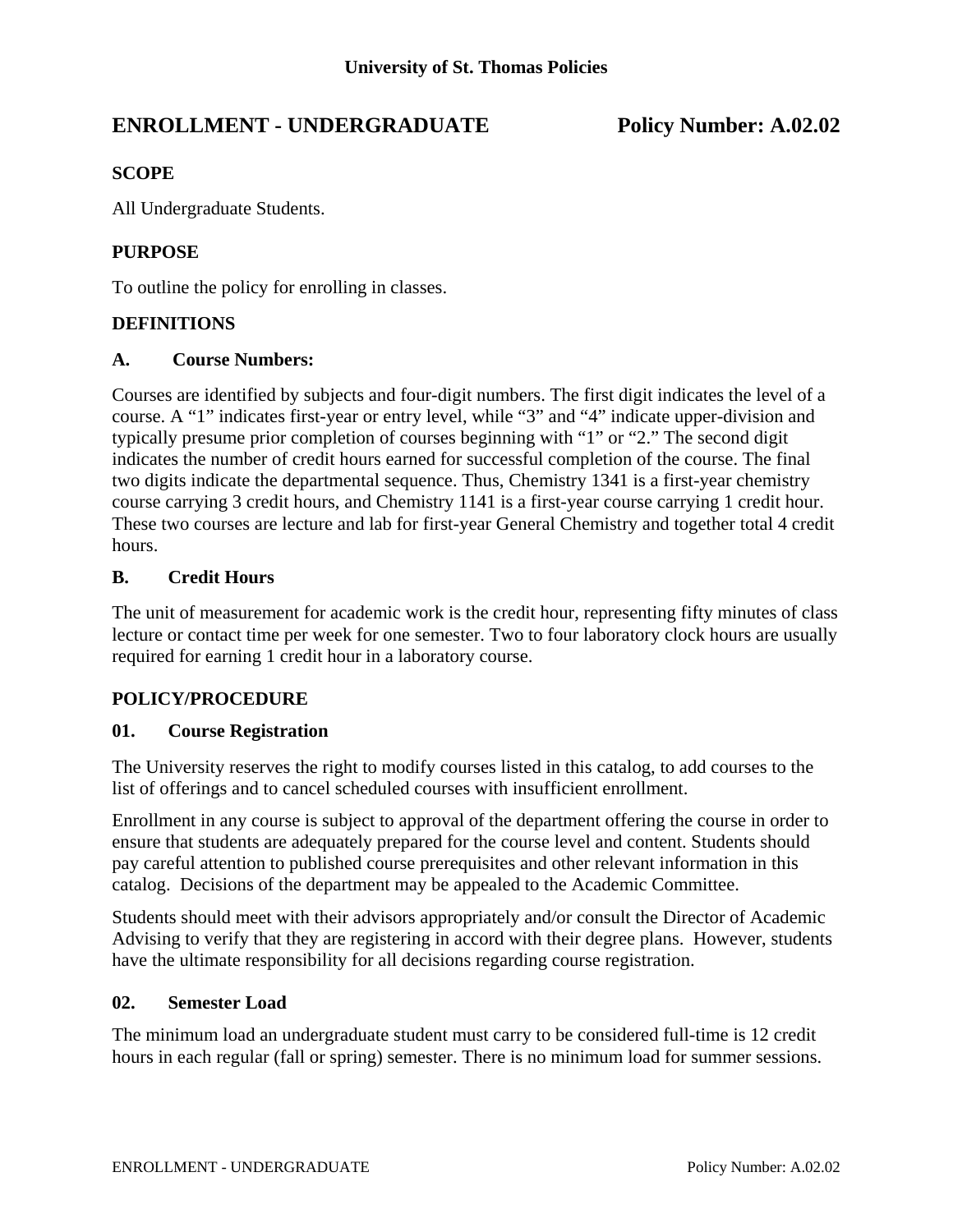The maximum load for an undergraduate student is 19 credit hours in each regular semester and 12 credit hours (adjusted if a course carries a laboratory requirement) in the summer term, but no more than two courses in any summer session. A student with a cumulative institutional GPA of 3.00 or higher may request permission to take an overload of not more than three credit hours per semester. Permission must be recommended by the student's academic advisor and approved by the dean of the appropriate school.

## **03. Adding, Dropping, Changing Courses**

Students wishing enrollment changes, such as adds, drops, change of section, change of level (upper and lower division), or change of grading basis (graded, audit, and pass/fail) must follow the deadlines published in the academic calendar for the current semester. Adds, drops and change of section should be completed online using myStThom. All other changes require the appropriate form and must be completed in the Registrar's office no later than the deadline for 100% refund.

For fall and spring semesters, courses officially dropped through the 12th class day are not recorded on the transcript. From the 13th class day and ending with the last day of the 11th week of each semester, official drops are recorded as "W," a grade not computed in the GPA. All drops attempted before the withdrawal deadline should be submitted by the student using myStThom.

## **04. Audit Students**

Individuals who wish to audit a course at UST are classified as non-degree seeking students. Enrollment in a course as an audit student is on a noncredit basis and a grade of "AUD" will be issued for the completed course. A record of the course audited does appear on the transcript if the course is completed. Change in status between audit and credit may not be made after the 100% refund deadline. An audit student who misses more than four weeks of classes, consecutively or not, will be reported to the Registrar, and no record of the course will appear on the student's transcript.

Courses are available for audit at the discretion of the instructor and on a space-available basis. Students may complete and submit an audit registration form at any time during the registration period, but space availability will not be determined until the Friday before the start of the term. The Registrar's Office will notify students by phone if they have been assigned an audit space. Spaces will be assigned on a first-come/first-serve basis.

Tuition for auditing a course must be paid by the last day of Late Registration for the term in which the course is being offered.

## **05. Pass/Fail Option**

The pass/fail option permits students to explore areas of the curriculum at an advanced level without inappropriate risk to their overall academic standing. The following regulations govern the pass/fail option for all academic courses.

- 1. The option is open only to degree-seeking students with at least 60 credit hours earned toward the degree.
- 2. The option is for free elective credit only and is not applicable to courses required in the core curriculum, the major program or a minor program.